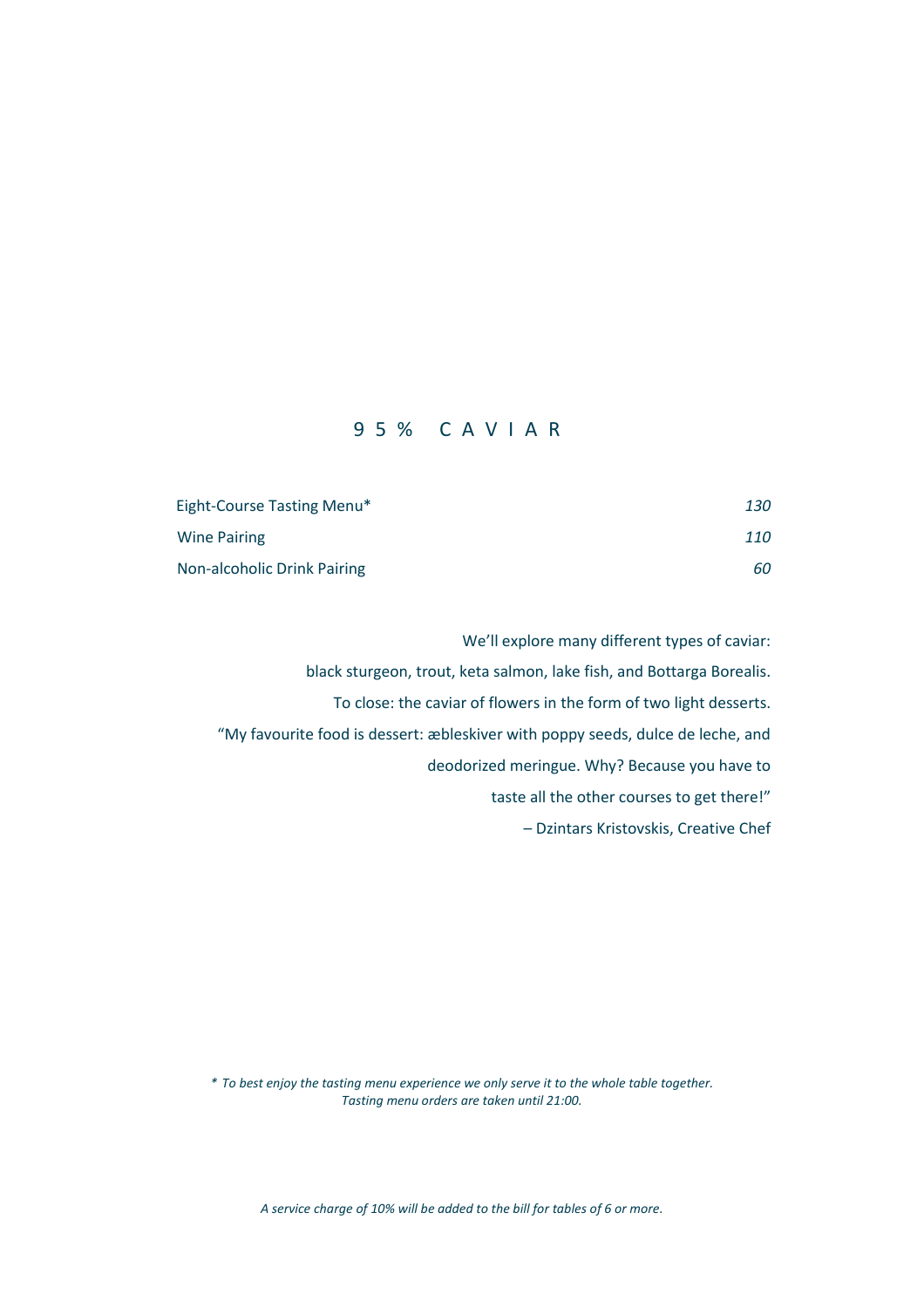### C H A M P A G N E

| Larmandier Bernier Blanc de Blancs "Latitude" Extra Brut N/V, 100 ml | 15 |
|----------------------------------------------------------------------|----|
| Egly-Ouriet "Tradition" Brut Grand Cru NV, 100 ml                    | 24 |
| Krug "Grande Cuvée" Brut 169 <sup>ème</sup> , 100 ml                 | 54 |

# O Y S T E R S

| Ancelin Nº2 Brittany, France | 6 |
|------------------------------|---|
| Belon Nº4 Brittany, France   | 6 |

#### P L A T T E R S

BARENTS PLATTER for two *105 Oysters, Sea Scallops, Kingfish, Faroe Islands Langoustine, Grilled Baltic Herring, Baltic Eel, Dashi, Tzatziki, Chili Paste. The selection may change according to season.*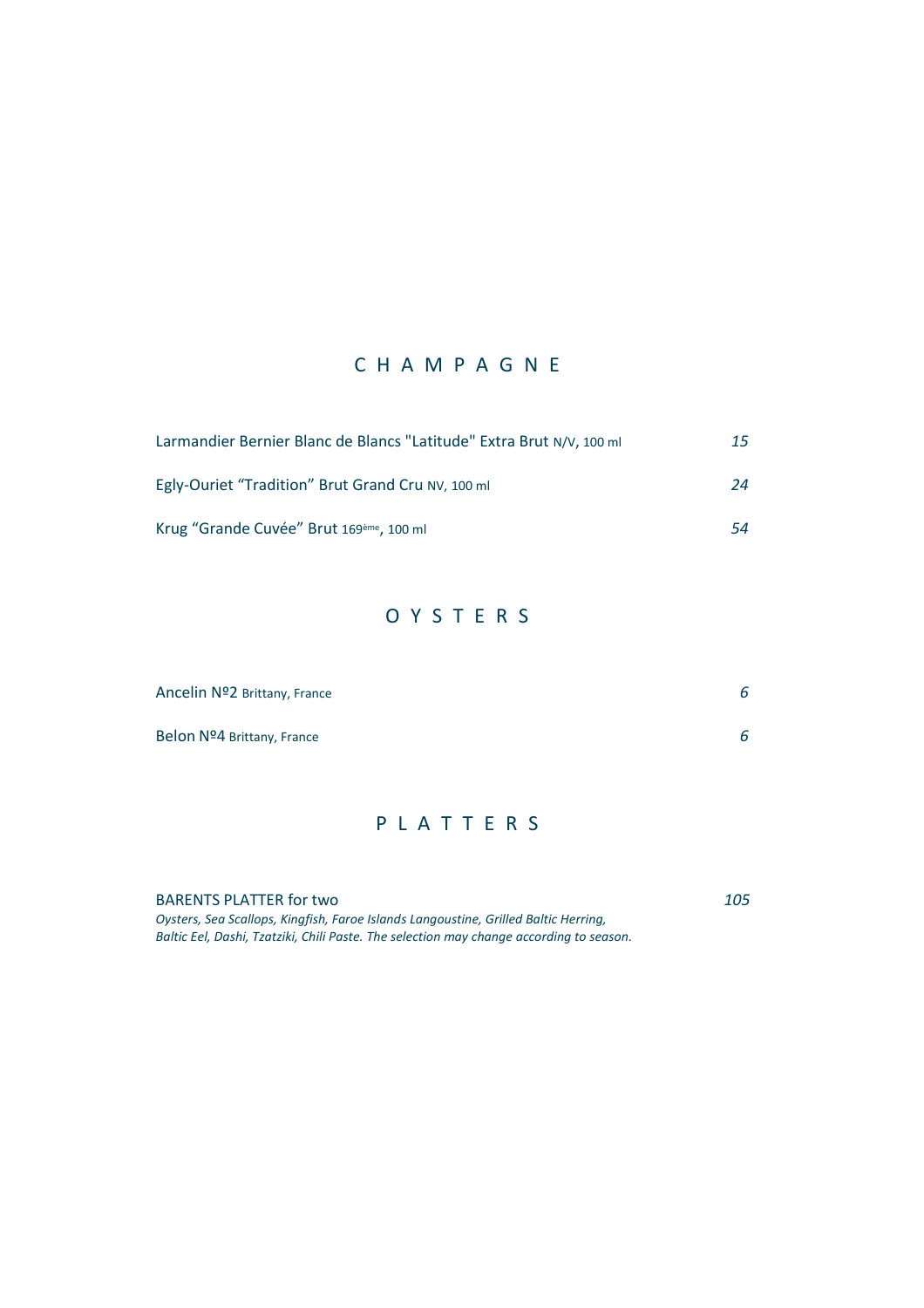## S T A R T E R S

| Kingfish Crudo with Quince and Bottarga Borealis                           | 22 |
|----------------------------------------------------------------------------|----|
| Chawanmushi with Smoked Eel and Eel Dashi                                  | 24 |
| Norwegian Sea Scallops with XO Sauce                                       | 32 |
| Faroe Islands Langoustine with Sweetcorn Polenta and Beurre Noisette Sauce | 36 |
| Hare Liver Pâté with Sea Buckthorn and Pistachio Butter                    | 18 |
| Gotland Simgus Tartare with Oysters and Smoked Chili                       | 29 |
| Miyazaki Wagyu Carpaccio with Langoustines and Caviar                      | 75 |
| Potato Risotto with Wild Garlic and Goat's Cheese                          | 14 |

## M A I N C O U R S E S

| Faroe Islands Cod with Wild Garlic and Celeriac Cream           | 42      |
|-----------------------------------------------------------------|---------|
| Monkfish with Caramelized Onion Cream and Iberico Ham Sauce     | 58      |
| Dover Sole with Caviar and Trout Roe                            | 75      |
| <b>Gotland Simgus Ribeye Steak</b>                              | 100g/32 |
| Miyazaki Wagyu Teppanyaki Steak                                 | 100g/70 |
| Grilled Cauliflower with Pumpkin-seed Miso and Lemon Oil        | 24      |
| Beetroot à la royale with Caramelized Carrots and Black Truffle | 29      |

# S I D E S

| Seasonal Vegetable Tempura with Wild Herbs |  |
|--------------------------------------------|--|
| Clay-cooked Roots with Sour Cream          |  |
| Polenta with Seasonal Herbs                |  |